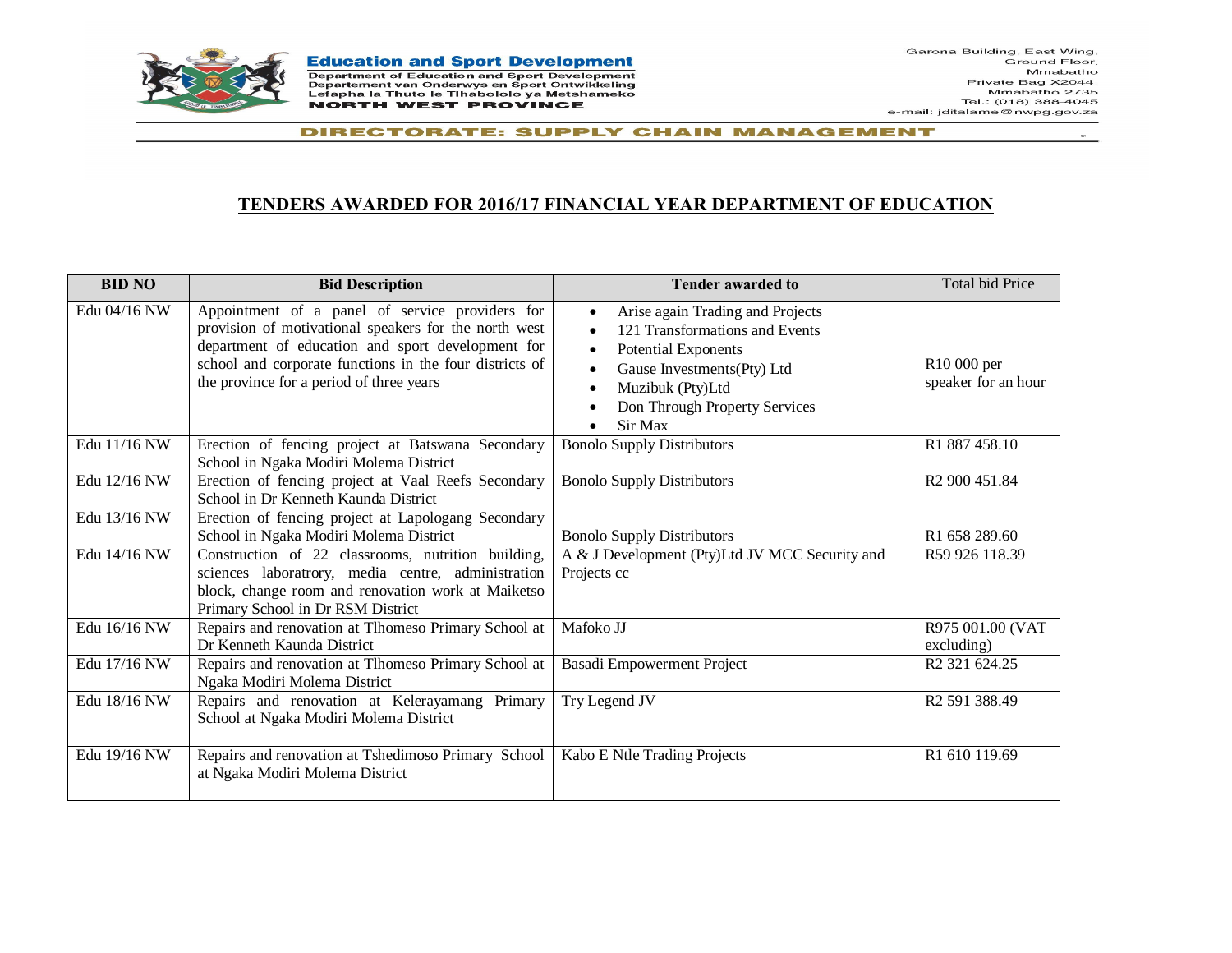| <b>BID NO</b> | <b>Bid Description</b>                                                                                                                                                          | <b>Tender awarded to</b>                                                                                                                                                                                                                                                                                                                                                                                                                              |                                                                                                                                                                                                                     | <b>Total bid Price</b>                                                                                                              |            |
|---------------|---------------------------------------------------------------------------------------------------------------------------------------------------------------------------------|-------------------------------------------------------------------------------------------------------------------------------------------------------------------------------------------------------------------------------------------------------------------------------------------------------------------------------------------------------------------------------------------------------------------------------------------------------|---------------------------------------------------------------------------------------------------------------------------------------------------------------------------------------------------------------------|-------------------------------------------------------------------------------------------------------------------------------------|------------|
| Edu 20/16 NW  | Repairs and renovation at Barakile Primary School at<br>Dr Ruth Segomtosi Mompati District                                                                                      | Sebusang Trading Heknows JV                                                                                                                                                                                                                                                                                                                                                                                                                           |                                                                                                                                                                                                                     | R1 287 631.98                                                                                                                       |            |
| Edu 21/16 NW  | Repairs and renovation at Mahahakgetlwa Primary<br>School at Dr Ruth Segomtosi Mompati District                                                                                 | Mmanyane                                                                                                                                                                                                                                                                                                                                                                                                                                              |                                                                                                                                                                                                                     | R1 684 167.00                                                                                                                       |            |
| Edu 22/16 NW  | Repairs and renovation at Tshwaraganang Primary<br>School at Dr Ruth Segomtosi Mompati District                                                                                 | Lebogang Katlgego Projects                                                                                                                                                                                                                                                                                                                                                                                                                            |                                                                                                                                                                                                                     | R <sub>2</sub> 436 972.30                                                                                                           |            |
| Edu 23/16 NW  | Repairs and renovation at Mabone Primary School at<br>Dr Ruth Segomtosi Mompati District                                                                                        | Kei 2 Trading Enterprise                                                                                                                                                                                                                                                                                                                                                                                                                              |                                                                                                                                                                                                                     | R3 255 518.00                                                                                                                       |            |
| Edu 24/16 NW  | Repairs and renovation at Moreri Primary School at<br>Dr Ruth Segomtosi Mompati District                                                                                        | Lebogang Katlego Projects                                                                                                                                                                                                                                                                                                                                                                                                                             |                                                                                                                                                                                                                     | R <sub>2</sub> 902 837.52                                                                                                           |            |
| Edu 25/16 NW  | Request for bid for packing and distribution of                                                                                                                                 | Company name                                                                                                                                                                                                                                                                                                                                                                                                                                          | Cluster                                                                                                                                                                                                             | $1st$ Year                                                                                                                          | $2nd$ Year |
|               | stationery and textbooks to schools in the North West<br>Province per specific cluster in Dr Ruth Segomotsi<br>Mompati District for period of                                   | Margo Tech cc<br><b>Atamelang Boekwinkel</b><br><b>RXD</b> Logistics<br>Kgatliso Logistics cc<br>Diretlo Civil works<br><b>Chekkat Agencies</b><br>Goitsikhumo Project Management<br>Glam and Gold Trading 7305                                                                                                                                                                                                                                       | $\mathbf{A}$<br>$\, {\bf B}$<br>$\mathbf C$<br>$\mathbf D$<br>E<br>$\mathbf{F}$<br>$\mathbf G$<br>I                                                                                                                 | 12.5%<br>12%<br>14%<br>12.5%<br>12.5%<br>13.5%<br>13%<br>13.75%                                                                     |            |
| Edu 26/16 NW  | Request for bid for packing and distribution of<br>stationery and textbooks to schools in the North West<br>Province per specific cluster in Bojanala District for<br>period of | Company name<br>Thulanang Security & Projects<br>Remofilwe Project & Management<br>Segopotso Project Management<br>Mmebe Transport<br>Lesedi and Sons(Pty)Ltd<br>JC Ware and North Westernmail cc<br>MCC Security and Projects<br>Sedimogang Bookshop<br>Rethabile Project Management(Pty)Ltd<br>Keabetswekgolo Project Management<br>Malome Business Enterprise<br>Dimakatso E D Trading Projects<br>Mantra Trading<br>Ceda Usizi Trading Enterprise | Cluster<br>$\mathbf{A}$<br>$\, {\bf B}$<br>$\mathbf C$<br>$\mathbf D$<br>${\bf E}$<br>$\mathbf{F}$<br>H<br>$\mathbf I$<br>J<br>K <sub>1</sub><br>K <sub>2</sub><br>L <sub>1</sub><br>L <sub>2</sub><br>$\mathbf{M}$ | $1st$ Year<br>13.5%<br>12.5%<br>12.5%<br>12.5%<br>11.75%<br>12.5%<br>14.5%<br>10%<br>12.5%<br>12.5%<br>12.5%<br>13.5%<br>13%<br>13% | $2nd$ Year |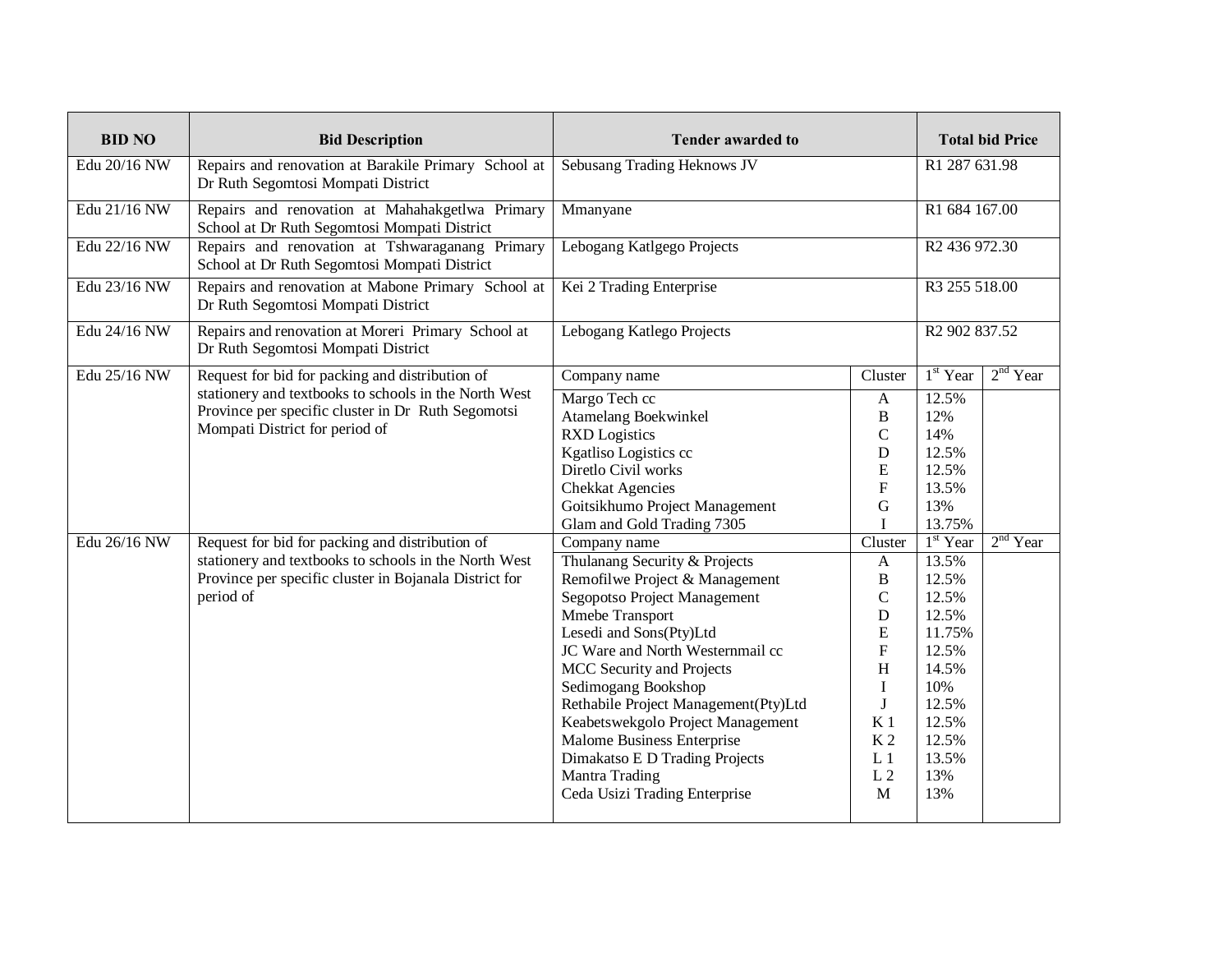|              | Request for bid for packing and distribution of         | Company name                              | <b>Cluster</b>            | $1st$ Year    | $2nd$ Year |
|--------------|---------------------------------------------------------|-------------------------------------------|---------------------------|---------------|------------|
|              | stationery and textbooks to schools in the North West   | RNP stationery and Toy Works cc           | $\mathbf{A}$              | 10%           |            |
| Edu 27/16 NW | Province per specific cluster in Dr Kenneth Kaunda      | Way Forward Logistics Solutions cc        | $\, {\bf B}$              | 11.5%         |            |
|              | District for period of two(2) years                     | Sello Letsweni Trading & Projects         | $\mathcal{C}$             | 11%           |            |
|              |                                                         | Alumni Trading 212 (Pty)Ltd               | D                         | 12.75%        |            |
|              |                                                         | Fietiq (Pty)Ltd                           | E                         | 13%           |            |
|              |                                                         | Nomhlekabopoppy (Pty)Ltd                  | ${\bf F}$                 | 10%           |            |
|              |                                                         | New Start General Distributors(Pty)Ltd    | $\mathbf G$               | 10%           |            |
| Edu 28/16 NW | Request for bid for packing and distribution of         | <b>Company Name</b>                       | <b>Cluster</b>            | $1st$ Year    | $2nd$ Year |
|              | stationery and textbooks to schools in the North West   | Bagaphala Projects Trading cc             | $\mathbf{A}$              | 14.25%        |            |
|              | Province per specific cluster in Ngaka Modiri Molema    | Bonolo Supply Distribution & Enterprise   | $\, {\bf B}$              | 12.8%         |            |
|              | District for period of two(2) years                     | Cellyøs Technologies                      | $\mathbf C$               | 14.25%        |            |
|              |                                                         | Tsugang Gusile Trading Enterprise(Pty)Ltd | D                         | 12.50%        |            |
|              |                                                         | Leabetswe Trading                         | ${\bf E}$                 | 13.30%        |            |
|              |                                                         | Maczola Tours cc                          | $\boldsymbol{\mathrm{F}}$ | 12.8%         |            |
|              |                                                         | Tebogo Tabane Logistics                   | $\mathbf G$               | 12.8%         |            |
|              |                                                         | Madikwe Bookshop                          | H                         | 14%           |            |
|              |                                                         |                                           |                           |               |            |
| Edu 02/17 NW | Appointment of events management company to             | <b>Investong Projects and Events</b>      |                           | R3 000 000.00 |            |
|              | manage and coordinate the sports Awards ceremony        |                                           |                           |               |            |
|              | for a period to two $(2)$ years                         |                                           |                           |               |            |
| Edu 03/17 NW | Appointment a professional registered boxing promoter   | T K Boxing Promotions                     |                           | R2 000 000.00 |            |
|              | to assist the North West provincial Department of       |                                           |                           |               |            |
|              | Education and sports Development with Organising,       |                                           |                           |               |            |
|              | promoting and project managing boxing tournament        |                                           |                           |               |            |
|              | for a period of two $(2)$ years                         |                                           |                           |               |            |
| Edu 04/17 NW | Request for proposal for a suitable service provider to | Country Wide Sport                        |                           | R3 000 000.00 |            |
|              | coordinate and develop school sports in VTSD areas on   |                                           |                           |               |            |
|              | the North West Province for a period of twelve months   |                                           |                           |               |            |
|              | (12)                                                    |                                           |                           |               |            |
|              | Request for supply, delivery, and training and          | <b>Tshirologo Disability Training</b>     |                           | R 475 020.06  |            |
| Edu 05/17 NW | installation of assistive Devices at Full Service       |                                           |                           |               |            |
|              | Schools within the four districts of the province for   |                                           |                           |               |            |
|              | a period of three years.                                |                                           |                           |               |            |
|              |                                                         |                                           |                           |               |            |
| Edu 06/17 NW | Supply, delivery and installation of LTSM outdoor       | Dimakatso ED Trading & Projects           |                           | R21 975.70    |            |
|              | Jungle Gym Equipment for Grade R learners of            |                                           |                           |               |            |
|              | the four provincial district schools for a period of    |                                           |                           |               |            |
|              | two (2) years.                                          |                                           |                           |               |            |
|              |                                                         |                                           |                           |               |            |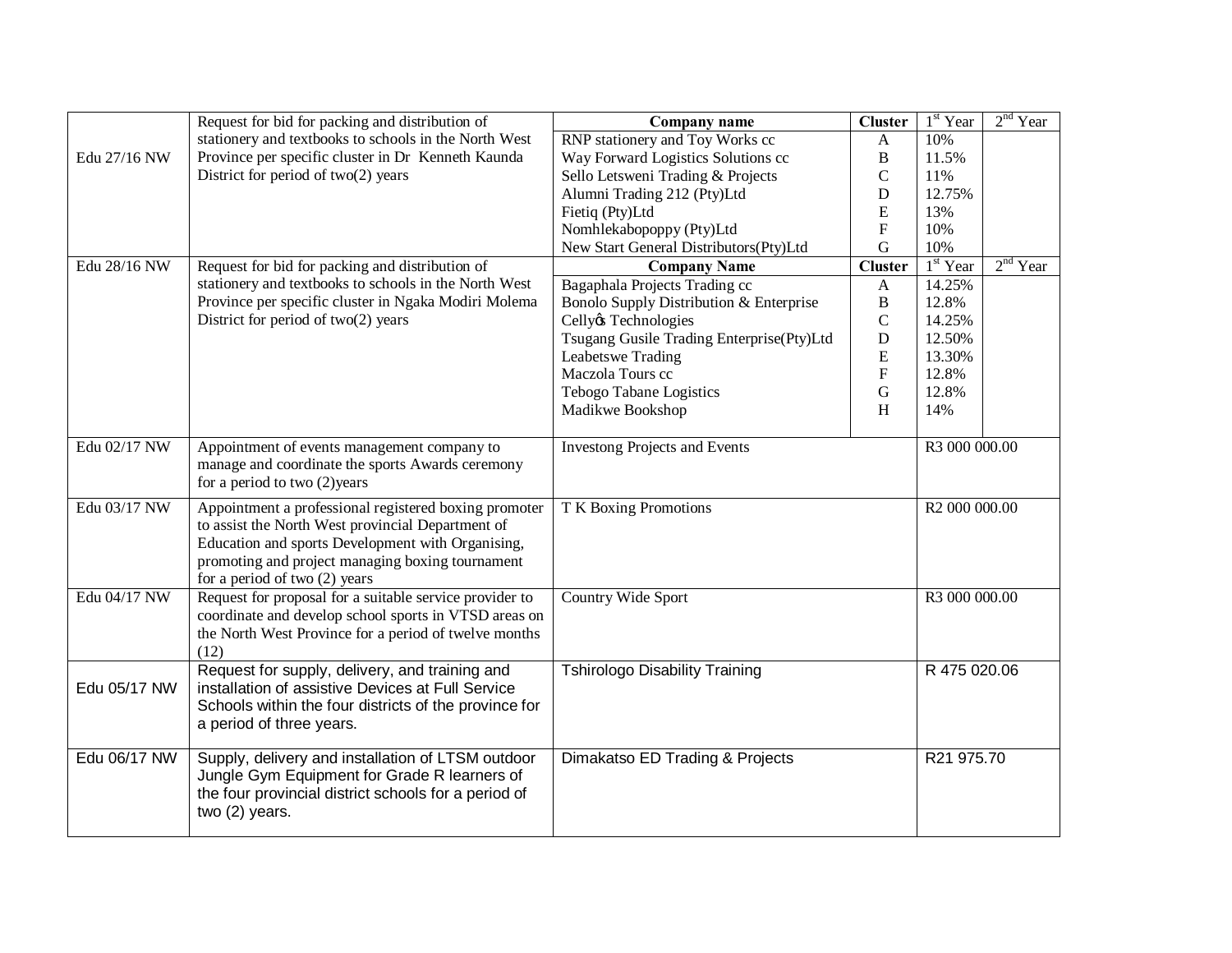| Edu 06/17 NW | Supply, delivery and installation of LTSM outdoor<br>Jungle Gym Equipment for Grade R learners of<br>the four provincial district schools for a period of<br>two (2) years.                                                               | Tshipiso Construction & Manufacturing            | R26 254.20      |
|--------------|-------------------------------------------------------------------------------------------------------------------------------------------------------------------------------------------------------------------------------------------|--------------------------------------------------|-----------------|
| Edu 07/17 NW | Supply, Packaging and Distribution of Grade 8 & 9<br>LTSM Technology Kits to Further Education and<br>Training (FET) Schools for the contractual<br>duration of three (3) years.                                                          | Keletsaletswe                                    | R 17 795.93     |
| Edu 07/17 NW | Supply, Packaging and Distribution of Grade 8 & 9<br>LTSM Technology Kits to Further Education and<br>Training (FET) Schools for the contractual<br>duration of three (3) years.                                                          | Bluestorm                                        | R 15 263.58     |
| Edu 08/17 NW | Supply, packaging and Distribution of Grade 10 &<br>12 LTSM Science Kits to Further Education and<br>Training (FET) Schools for the contractual<br>duration of three (3) years.                                                           | <b>Business zone</b>                             | R 93 003.75     |
| Edu 08/17 NW | Supply, packaging and Distribution of Grade 10 &<br>12 LTSM Science Kits to Further Education and<br>Training (FET) Schools for the contractual<br>duration of three (3) years.                                                           | Keletsaletswe                                    | R 106 871.48    |
| Edu 09/17 NW | Supply, delivery, install and training of Equipment,<br>tools and Machinery to identified schools (Grad<br>10-12) offering technical subjects for the<br>contractual duration of three (3) years within the<br>four provincial districts. | MBJ Edwin Construction &<br>Development(Pty) Ltd | R 4 890 000.00  |
| Edu 09/17 NW | Supply, delivery, install and training of Equipment,<br>tools and Machinery to identified schools (Grad<br>10-12) offering technical subjects for the<br>contractual duration of three (3) years within the<br>four provincial districts. | Vivlia TKO JV                                    | R 12 290 009.13 |
| Edu 10/17 NW | Supply and delivery of Grade R Indoor classroom<br>furniture for a contractual period of two (2) years                                                                                                                                    | Thuto Ya Sechaba                                 | R 7 719.82      |